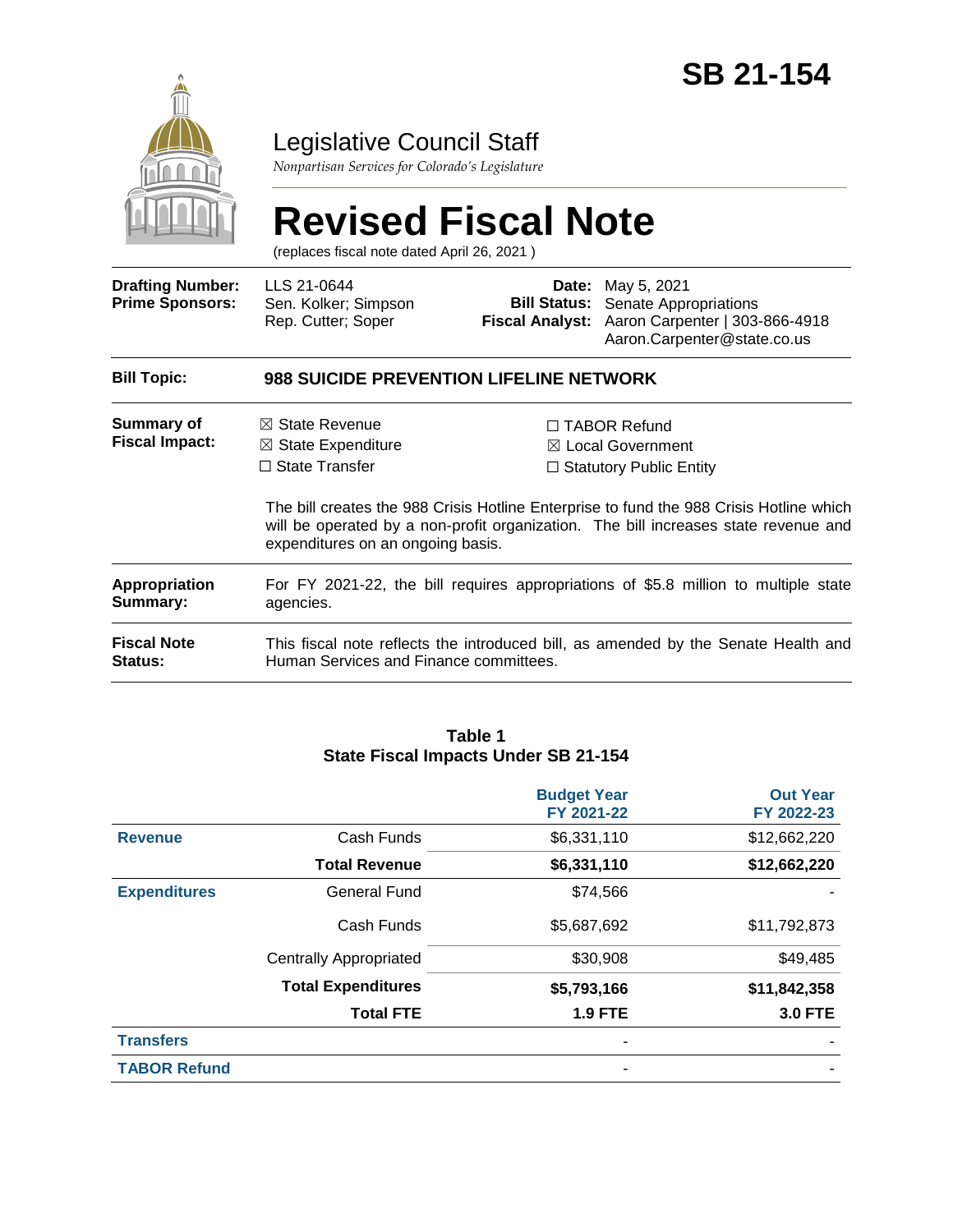Page 2

#### **Summary of Legislation**

The bill creates the 988 Crisis Hotline Enterprise (the enterprise) in the Department of Human Services (DHS). The enterprise will be governed by a board of directors appointed by the governor. The enterprise must:

- impose a 988 surcharge and a prepaid wireless 988 charge;
- fund the 988 crisis hotline;
- work with third parties to provide crisis outreach, stabilization, and acute care;
- authorize and issue revenue bonds payable from the newly created 988 Crisis Hotline Cash Fund; and
- adopt, amend, or repeal policies to regulate its affairs.

**988 Crisis Hotline.** By July 1, 2022, the enterprise must fund a nonprofit to provide intervention services and crisis care coordination for individuals calling 988. The nonprofit must:

- have an active agreement with the national 988 hotline;
- meet national suicide lifeline requirement guidelines;
- deploy mobile response units and co-responder programs; and
- coordinate access to walk-in centers; and provide follow up services.

The enterprise must also collaborate with the National Suicide Prevention Lifeline and Veterans Crisis Line for consistent public messaging. The enterprise must work with the state's 988 planning committee to determine how the 988 crisis hotline will interact with the existing crisis hotline in the DHS. Beginning January 1, 2023, the DHS must report on the usage of the 988 crisis hotline and the services provided to the federal Substance Abuse and Mental Health Services Administration, and information on expenditures from the cash fund to the Federal Communications Commission (FCC). Finally, the DHS will include reporting on the 988 Crisis Hotline Center in its SMART Act hearings

**988 Cash Fund and surcharges.** The bill creates the 988 Crisis Hotline Cash Fund. The fund will contain money from a surcharge imposed on phone service users and a charge on prepaid wireless phones. The 988 phone service surcharge must be set by the enterprise in collaboration with the Public Utilities Commission (PUC) by October 1, 2021, and calculated based on the cost of the services received by telephone service users. The surcharge takes effect January 1, 2022. In addition, the enterprise in collaboration with the PUC must set a Prepaid Wireless 988 Charge by October 1, 2021, on reach retail transaction for a prepaid wireless phone. The charge takes effect January 1, 2022, and cannot exceed \$0.30 per transaction. The amount of the charge must be calculated to meet the needs of the enterprise. The enterprise and the PUC will update the fee annually.

#### **Background**

On July 16, 2020, the FCC adopted rules to establish a three-digit phone number (988) for Americans in crisis to connect with suicide prevention and mental health resources. The rules require phone service providers by July 16, 2022, to direct 988 calls to the existing National Suicide Prevention Lifeline (1-800-273-8255).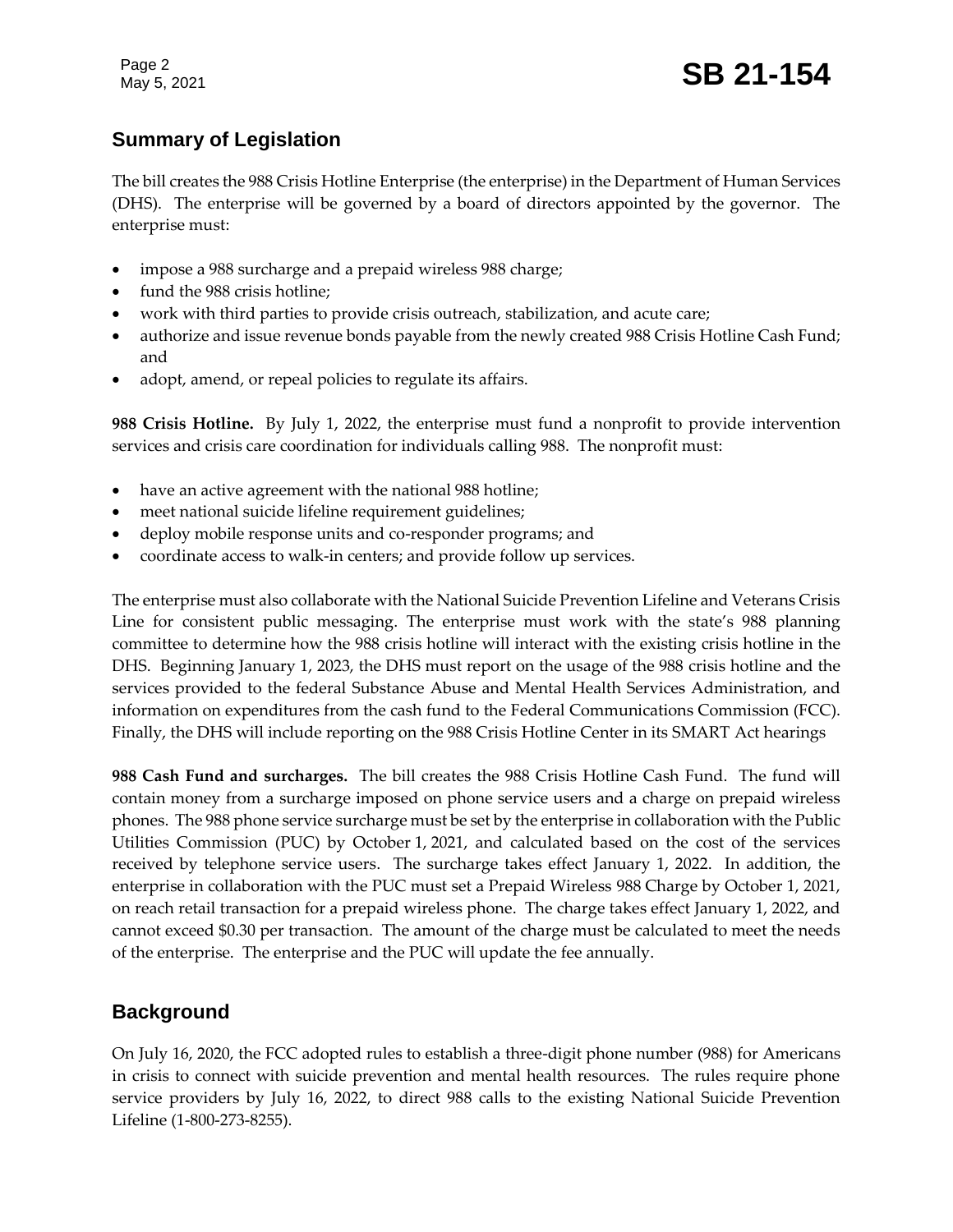Colorado currently operates the Colorado Crisis Services Hotline (1-844-493-8255), which is a 24-hour crisis telephone line. While distinct from the National Suicide Prevention Lifeline, the Office of Behavioral Health (OBH) in the DHS does provide resources to respond to cases reported to the National Suicide Prevention Lifeline. In addition, both the National Suicide Prevention Lifeline and Colorado Crisis Services are answered by the same call center. Currently, the OBH has a budget of \$5.3 million from both General Fund and federal funds for these calls.

#### **Assumptions**

Based on methodology provided by the federal 988 vendor, the 988 number will receive approximately 500,000 calls in FY 2022-23.

#### **State Revenue**

The bill will increase revenue by \$6.3 million in FY 2021-22 and \$12.7 million in FY 2022-23 to the 988 Crisis Hotline Cash Fund from the surcharge imposed on phone service users and the charge on prepaid wireless phones.

**Fee impact on 988 Surcharge and Prepaid Wireless Phone Charge.** Colorado law requires legislative service agency review of measures which create or increase any fee collected by a state agency. These fee amounts are estimates only, actual fees will be set administratively by the PUC based on cash fund balance, estimated program costs, and the estimated number of phones subject to the fee. It should be noted that the fee can only be changed on January 1. The table below identifies the fee impact of this bill.

| Table 2                 |  |  |  |
|-------------------------|--|--|--|
| Fee Impact on SB 21-154 |  |  |  |

| <b>Fiscal Year</b> | <b>Type of Fee</b>          | <b>Proposed</b><br>Fee  | <b>Number</b><br><b>Affected</b> | <b>Months</b> | <b>Total Fee</b><br><b>Impact</b> |
|--------------------|-----------------------------|-------------------------|----------------------------------|---------------|-----------------------------------|
| FY 2021-22         | 988 Surcharge               | \$0.15                  | 5,800,000                        | 6             | \$5,220,000                       |
|                    | 988 Prepaid Wireless Charge | \$0.26                  | 712,250                          | 6             | \$1,111,110                       |
|                    |                             | <b>FY 2021-22 Total</b> |                                  |               | \$6,331,110                       |
|                    | 988 Surcharge               | \$0.15                  | 5,800,000                        | 12            | \$10,440,000                      |
| FY 2022-23         | 988 Prepaid Wireless Charge | \$0.26                  | 712,250                          | 12            | \$2,222,220                       |
|                    |                             | <b>FY 2022-23 Total</b> |                                  |               | \$12,662,220                      |

**988 Surcharge.** Beginning January 1, 2022, the bill will increase revenue to the 988 Crisis Hotline Cash Fund. The fiscal note assumes that the surcharge will apply to around 5.8 million telephone users per month. For purposes of the fiscal note, the fee is shown at a level to remain constant and to cover the total costs from the current FY 2021-22 through FY 2023-24.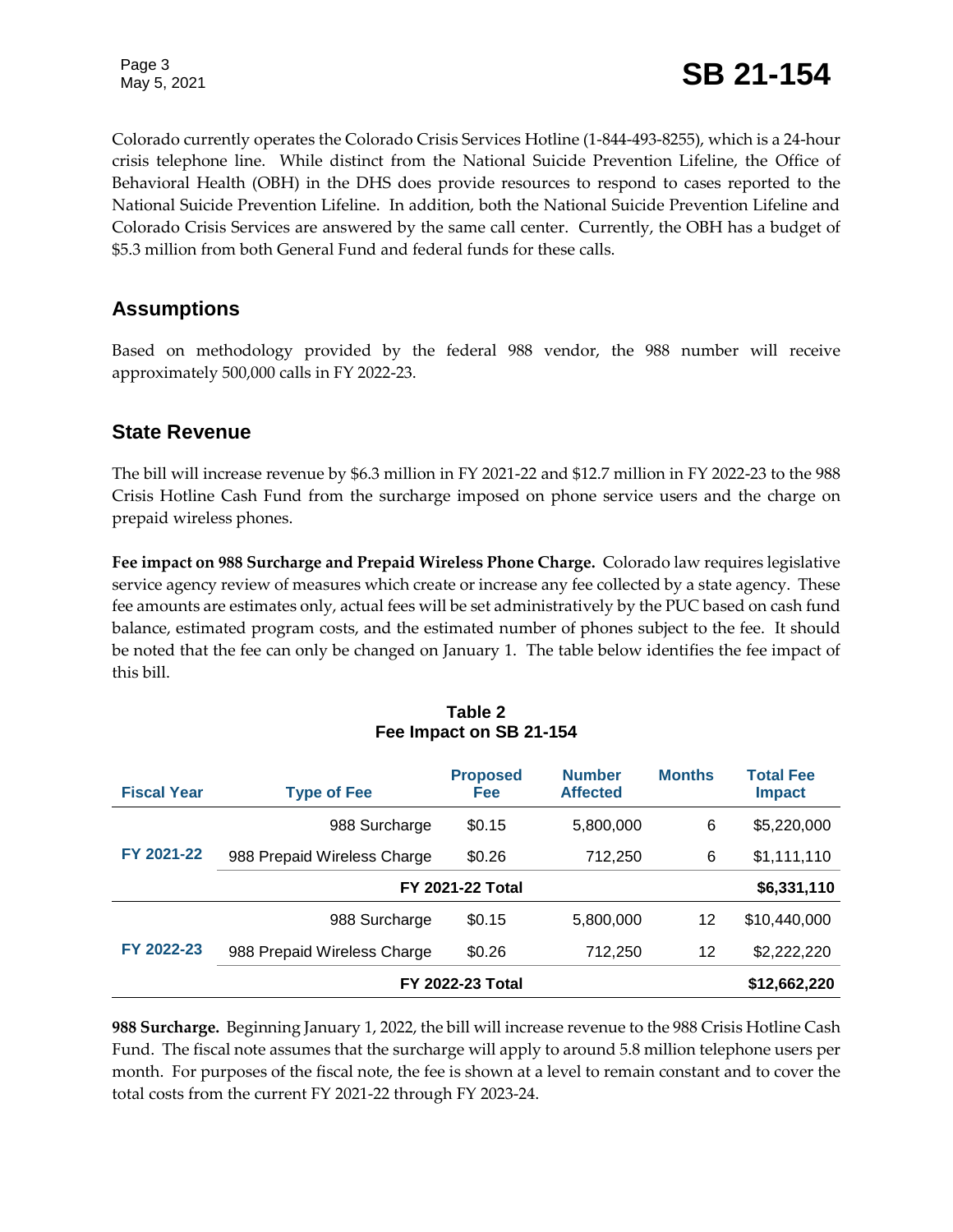Page 4

Page 4<br>May 5, 2021 **SB 21-154** 

**Prepaid Wireless Phone Charge.** Beginning January 1, 2022, the bill will increase 988 Crisis Hotline Cash Fund revenue from the prepaid wireless charge. The fiscal note assumes that the charge will apply to 712,250 transactions per month. For purposes of the fiscal note, the fee is shown at a level to remain constant and to cover the total costs from January 1, 2022, through FY 2023-24.

#### **State Expenditures**

The bill will increase expenditures by \$5.8 million in FY 2021-22 and \$11.8 million in FY 2022-23, from the General Fund and 988 Crisis Hotline Cash Fund as shown in Table 3 and described below.

| <b>Cost Components</b>                    |                  | FY 2021-22     | FY 2022-23     |
|-------------------------------------------|------------------|----------------|----------------|
| <b>Department of Human Services</b>       |                  |                |                |
| <b>Personal Services</b>                  |                  | \$131,602      | \$215,350      |
| <b>Operating Expenses</b>                 |                  | \$2,565        | \$4,050        |
| <b>Capital Outlay Costs</b>               |                  | \$18,600       |                |
| Mobile Response Units                     |                  |                | \$2,070,320    |
| 988 Contract                              |                  | \$5,234,925    | \$9,201,553    |
| 988 Public Awareness                      |                  | \$300,000      | \$300,000      |
| Centrally Appropriated Costs <sup>1</sup> |                  | \$30,908       | \$49,485       |
| FTE - Personal Services                   |                  | 1.9 FTE        | 2.0 FTE        |
| <b>DHS Subtotal</b>                       |                  | \$5,718,600    | \$11,840,758   |
| <b>Department of Revenue</b>              |                  |                |                |
| <b>Computer Programming</b>               |                  | \$45,000       |                |
| Contractor                                |                  | \$27,600       | \$1,600        |
| Forms Update                              |                  | \$1,966        |                |
| <b>DOR Subtotal</b>                       |                  | \$74,566       | \$1,600        |
|                                           | <b>Total</b>     | \$5,793,166    | \$11,842,358   |
|                                           | <b>Total FTE</b> | <b>1.9 FTE</b> | <b>3.0 FTE</b> |

#### **Table 3 Expenditures Under SB 21-154**

<sup>1</sup>*Centrally appropriated costs are not included in the bill's appropriation.*

**Department of Human Services.** The DHS will have an increase in expenditures of \$5.7 million and 1.9 FTE in FY 2021-22 and \$11.8 million in FY 2022-23 and 3.0 FTE from the 988 Surcharge Cash Fund. These costs are detailed below.

*Staffing costs.*The DHS will require a total of 3.0 FTE. Of that amount, 2.0 FTE is required to manage and oversee the program and the increase in calls, to collect and report data, and to coordinate public messaging with the national 988 hotline and Veterans Crisis Hotline. Since the enterprise will be an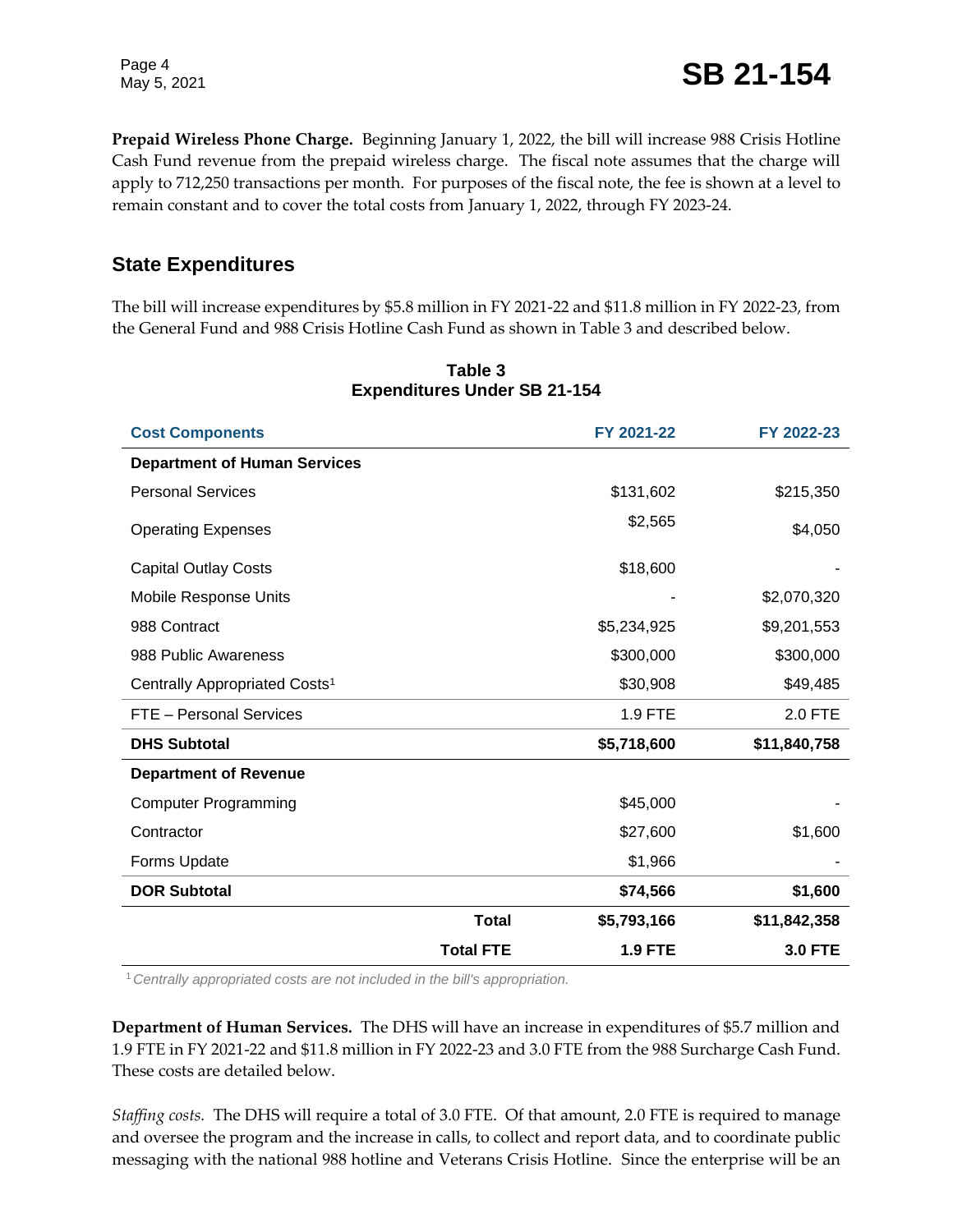## Page 5<br>May 5, 2021 **SB 21-154**

independent entity within the DHS, an additional 1.0 Contractor Administrator FTE is required to provide accounting services, monitor and administer contracts, and to oversee the business operations of the enterprise. Costs for each FTE are shown in Table 3 and include personal services costs, operating expenses, and capital outlay costs. Costs in FY 2021-22 are prorated for an October 1, 2021, start date, except that the contractor administrator will start March 1, 2021.

*988 hotline.* The bill will increase cash fund expenditures by \$5.2 million in FY 2021-22 and \$9.2 million in FY 2022-23 to contract with a nonprofit to run the 988 hotline. In addition, the fiscal note assumes an increased staffing ratio is required in order to meet the required mandates of the national 988 vendor. For the increase in costs, the fiscal note subtracts the current Colorado Crisis Services contract of \$5.3 million per year from the estimated total cost.

*Mobile response units.*Expenditures in the DHS will increase to deploy mobile crisis units that will be available to respond to certain callers of the 988 hotline. The fiscal note assumes that four units will be required in order to provide 24 hour a day, 7-day a week coverage. Each unit is estimated to cost \$517,580 per year.

*Public awareness campaign.*Starting in FY 2021-22, costs will increase by \$300,000 a year to conduct a public awareness campaign for the new 988 program. Costs are based on the current campaign program for the Colorado Crisis Services Hotline.

**Department of Revenue.** The department will have an increase of \$74,566 in General Fund expenditures in FY 2021-22 and an increase of \$1,600 in FY 2022-23 from the 988 Surcharge Cash Fund as shown below.

*Gen Tax programing and testing.*To collect the prepaid wireless charge the DOR will program, test, and update database fields in the GenTax software system. Programming costs are estimated at 200 hours of contract programming at a rate of \$225 per hour. Costs for testing at the department are estimated at 596 hours of Tax Audit and Compliance contract testing at a rate of \$35 per hour and 204 hours of User Acceptance Testing at \$25.20 per hour.

Expenditures in the Office of Research and Analysis are required for changes in the related GenTax reports so that the department can access and document tax statistics related to the new tax policy. These costs are estimated at 50 hours for data management and reporting at \$32 per hour. Costs in FY 2021-22 require funding from the General Fund as these changes must be implemented before the prepaid wireless phone charge can be collected. Costs in future years will be paid from the 988 Surcharge Cash Fund.

*Tax form updates.* In FY 2021-22 only, the bill will require a one-time update in forms for the new 988 prepaid wireless phone charge, estimated at \$1,966. This amount will be reappropriated from the DOR to the Department of Personnel and Administration.

**Public Utilities Commission.** Starting in FY 2021-22, workload in the PUC will increase to set the 988 Surcharge and the Prepaid Wireless phone charge. The fiscal note assumes this workload can be accomplished within existing resources.